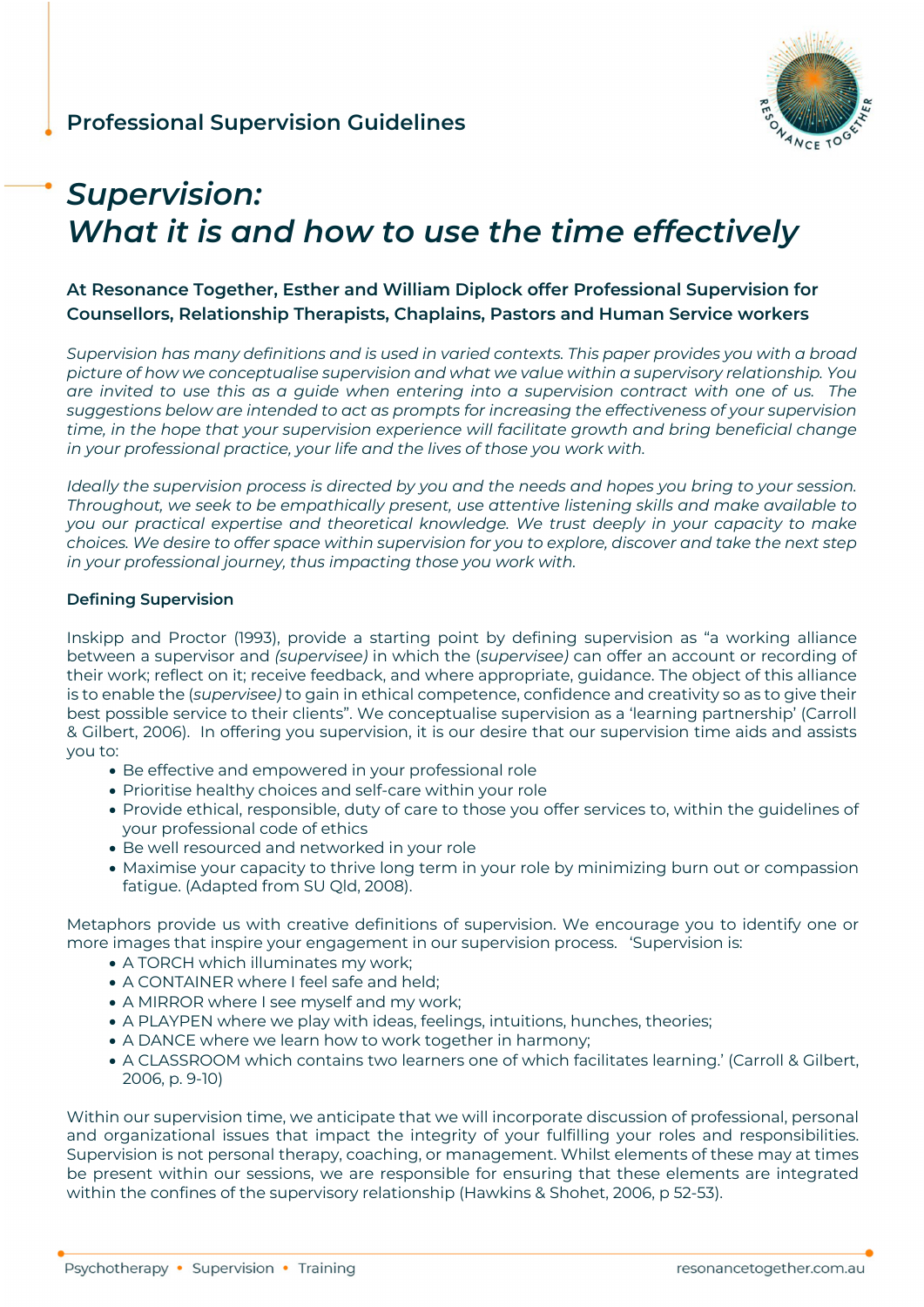Supervision is a place where we will seek to meet you with empathy, congruence, unconditional positive regard and genuine relationship. We consider mutual respect, trust, warmth and genuineness requirements for ensuring a safe environment for productive supervision (Henry, 2010). It is our desire to create an environment that incorporates the presence of 'challenge, involvement, support, structure, feedback, innovation and integration' (Henry, 2010).

As a supervisee we encourage you to be an active participant in the process, taking responsibility for your own learning, whilst being open and hungry to grow. We respect transparency, a willingness to take risks and to confront reality (Henry, 2010). It is our hope that you will view our times together as a partnership into which you risk bringing the joys and challenges of your professional life.

## **Suggestions for using your supervision time effectively Prior to your first supervision appointment:**

You may wish to purchase this book as a resource for your supervision experience.

• Carroll, M. and Gilbert, M. (2006). *On being a supervisee: Creating Learning Partnerships*. Kew, VIC: Psychoz Publications.

From this text we highly recommend you read

- '*Overview of Supervision'* (Carroll & Gilbert, 2006, p. 1-13)
- *'Exercise in Preparing for Supervision'* (Adapted from Inskipp & Proctor, 2001) in Carroll & Gilbert (2006, p144). (Particularly helpful for Counsellors)

If you are an SU Qld Chaplain we recommend you download and read:

• *'SU Qld Chaplains & Professional Supervision'* (SU Qld, 2008 or updated versions) from the Chappy Lounge at www.suqld.org.au

If you are a Pastor, Minister or Church worker we recommend you check with your Church leadership for their documents regarding supervision and requirements for you as clergy.

### **Prior to each supervision session:**

**Prepare** – In the 24 hours prior to your supervision appointment take 10-30 minutes to ask yourself some important questions and to plan for your supervision session. The purpose of this is to organise and prioritise what you want to achieve in the upcoming session. Preparation questions we have found helpful include (Carroll & Gilbert, 2006, p38-39):

- Are there any crisis/emergency issues you need to talk about?
- Are there any themes emerging for you in your overall work you would like to review in supervision?
- Are there any organizational/training areas you want to talk about in supervision?
- What do you want from this session of supervision? For yourself, your clients, your learning?
- Are there any areas of the supervisory contract/experience you want to review /re-negotiate?

We suggest you briefly plan the presentation of your supervision material. Consider how you will 'tell the story' of your concern or issue. For a possible supervision framework re-read and use: 'Exercise in Preparing for Supervision' (Adapted from Inskipp & Proctor, 2001) in Carroll & Gilbert (2006, p144). This may be particularly helpful for counsellors and therapists.

**Be Still** – We encourage you to arrive 5 to 10 minutes early for your appointment. Find a shady place to a nearby park and take time to slow your breathing, quiet your mind and still your body in preparation for supervision.

**Take a risk** – Come prepared to meet and connect with us, your supervisor. We are human, fellow colleagues, students of life, and your current supervisor. We value the profession you are in. We honour the rewards and the costs of your commitment to work in the people helping industry. We want to hear the good, the bad, the parts you are tempted to edit out and the interventions you are most proud of. **We are privileged when you take the risks involved in letting us really meet you and your professional work.**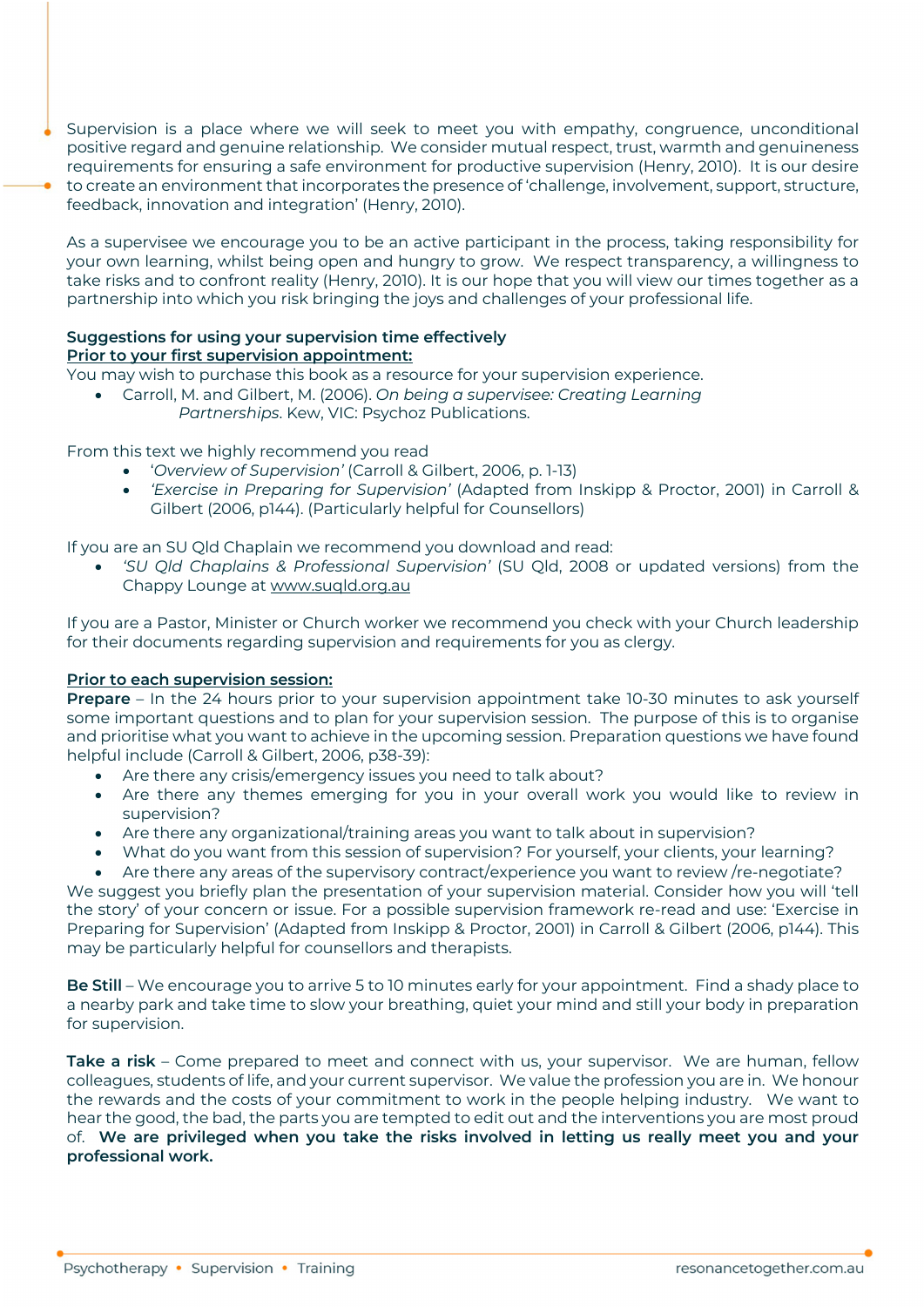#### **Within the supervision session:**

**CLEAR supervision model** – A supervision session typically will progress through a number of stages. This CLEAR model of supervision (Hawkins & Shohet, 2006, p 61) is one we find helpful. It may be a useful tool for you to be aware of in our sessions.

- **Contract**: At the start of each session we will seek to establish your desired outcomes, gain an understanding of what you wish to cover and how we and the process might be most valuable. This may include clarifying our basic supervision contract and roles.
- **Listen**: Using active listening and reflection we will encourage you to engage in self-directed problem-solving in order to assist you in broadening your understanding of the situation in which you desire to see change. Our focus at this time is to 'step into your shoes' and for you to know that you have been listened to and heard deeply. Our reframing and offering you new connections is designed to help you hear yourself more fully.
- **Explore**: We will use questions, reflection and invitations to new insight and awareness as a means of working with you to generate new options for responding to the issue or relationship.
- **Action**: With a variety of options discussed and increased understanding of the complexities of the situations dynamics we will encourage you to choose one initial action and make a plan for implementing it. At this time it may be important to consider future repercussions or role play the outworking of this action.
- **Review**: In concluding the session, we will confirm with you the actions you are wishing to implement. We encourage you to name what has been helpful, difficult, or may still require further exploration. A future review of the action you are planning may be discussed. You are welcome to request changes in the process for future supervision sessions.

**Tell me about you** – Our focus in any supervision session is on you and your responses within your professional role. Whilst discussing clients, exploring a situation, developing techniques and deciding actions are significant aspects of supervision, focusing on who you are and how you bring yourself into your work situation is often more likely to bring helpful growth and change into your work situation. I encourage you to use time in session to look at your own responses to clients. Feeling 'stuck' with a particular client can sometimes shift when you risk exploring your own reactions and interactions with them. Hawkins and Shohet (2006) remind us to ask you questions that explore your internal reactions. Does this person remind you of some part of yourself that you are uncomfortable / scared / critical of? Have you projected onto them your reaction to someone else in your life? Does their story trigger your story and cloud your ability to hear and see them?

**Be mindful and notice –** We invite you to be present in the here and now in our session and be aware of the interactions that occur between us. Notice your body in the session and its reactions. Be aware of your breathing, muscle tension, the speed of your thought processes, the level of anxiety or calm you experience. We practice mindfulness. At times I will invite you to bring your attention to your body responses or offer you an awareness of our own inner reactions as we talk. Experience has taught us that not only will this enable us to talk more openly about our supervisory relationship; it will often reveal parallel processes at work for you in your work situations (Shohet, 2008, p98-101).

**Be proactive** – if you feel we are not hearing or tracking well with you, or you wish to use your time differently in the session. Let us know. This is your supervision session. Use your time in a way that meets your current needs. Throughout the session stay alert to any new theory, skill, technique that you wish to explore further.

**Book your next session** - Come often for supervision. Good supervision is an opportunity for growth and change.

#### **After your supervision session:**

**Record your learning** - In the hour or two following your session we recommend you make a record of your significant learning's and document the specific action or steps you will take as a result.

**Take action** - Act by taking the next step in your professional journey and notice the impact it has on yourself and those you work with.